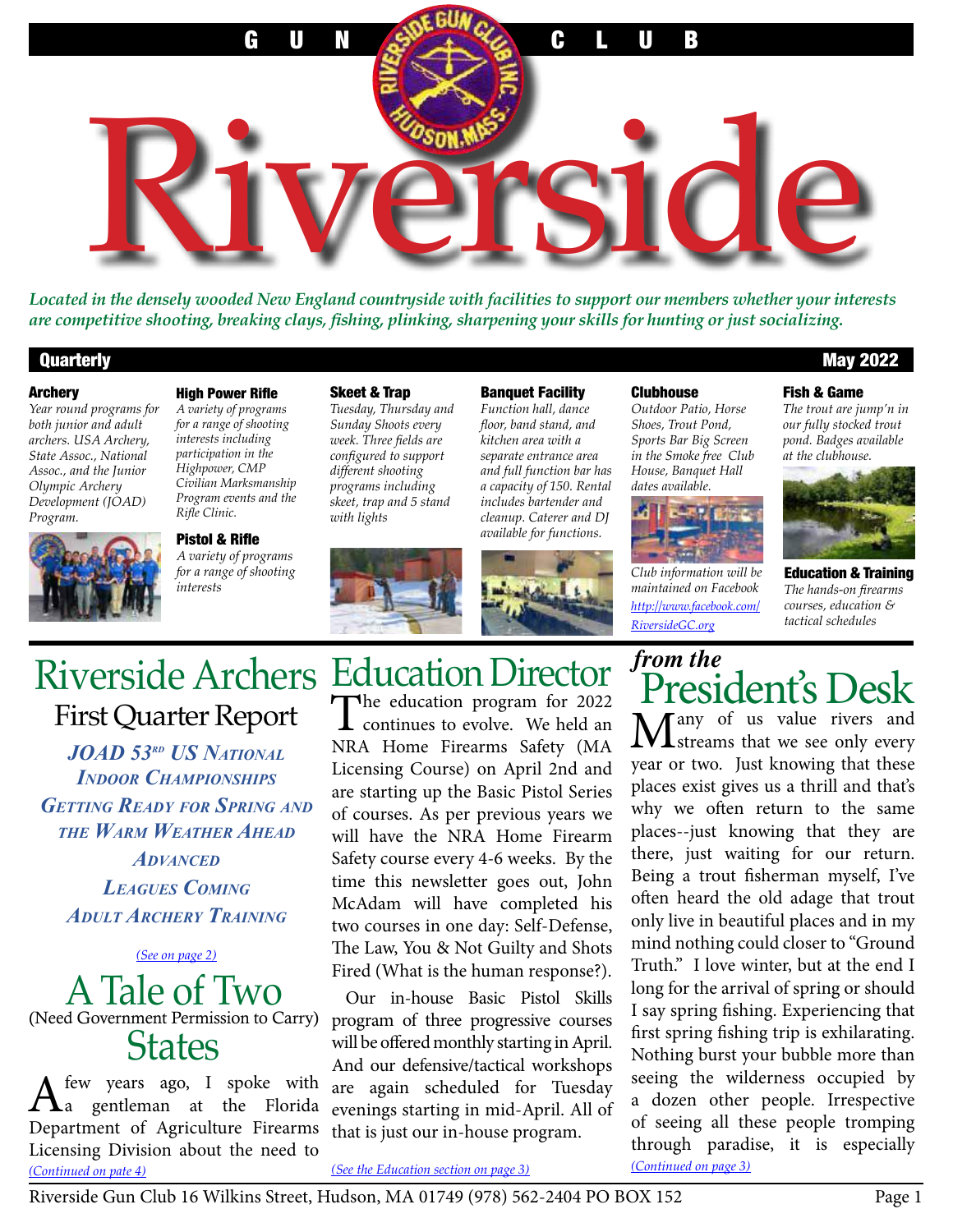

#### *JOAD ARCHERY – 53RD US NATIONAL INDOOR CHAMPIONSHIPS*

iverside's JOAD (Junior Olympic Archery Development) and Road teams sent 12 Junior Members to the JOAD National Championship and five Coaches and Junior Members to the Indoor National Championships. Riverside was well represented with many shooting their personal best at the tournament. All but 3 met or exceeded their personal goals for the competition.

One of our archers is a young female Bare bow shooter who came in  $1<sup>st</sup>$  in our region and came in  $2<sup>nd</sup>$  in the United States in her class. When asked how she was able to sustain such high performance for the duration of the tournament, she responded, "I was only trying to beat my older brother who shoots an Olympic style recurve that has a sight." The Coaches are very proud of the displayed improvement in our archer's skills and their ability to compete since last year.

As we left the competition venue, thoughts turned to setting new goals for the upcoming outdoor archery season and the training plans that would be needed to reach them. We took advantage of the time since that competition to do more training at all levels of the program and now look toward spring, outdoor shooting and all the things that are associated with it such as fabulous fun, weather, interesting bugs, longer distances, and all of those other things that add to the challenge and make it fun.

#### *GETTING READY FOR SPRING AND THE WARM WEATHER AHEAD*

A large THANK YOU to several of our general members who already cleared off the pine needles and fallen limbs from the range. This week, we applied a multi-spectrum insecticide to the range that has shown a good performance in controlling tics and many other pesky insects over the years. The main field and hunter range was treated.

Next up for our young archers will be training for proper use of outdoor clothing, sun protection and how to "sip-n-nibble" during training to keep their bodies hydrated and maintain their nutrition to keep fresh on the line. We have a lot of competitions coming up this summer in the New England area. The training we have been doing over the winter has helped many to prepare for them.

## *LEAGUES COMING*

Based on participation available, outdoor leagues will be offered starting near the end of June. If you are interested in participating, please text Archery Chairman Larry Sullivan at 978-875-2338 to communicate your interest. We will shoot the American 600 round which consists of 60 arrows (20 arrows shot at each of three distances: 60 yd, 50 yd, and 60 yd. We will have up to 3-weeks of practice rounds to establish starting averages with 10 weeks of competition.

Please watch the club calendar for when we will have a league kickoff meeting to determine how to meet most of the attending members preferences on day of week, starting time, distances, etc. In addition, will also send a note to all who send me a text. If there are Junior members interested in this league, they may be assigned shorter target distance requirements that. If 6 or more Junior Archers shoot the league, we will consider having a separate league for them if needed.

#### Depending on the interest, we could also continue our indoor leagues. Please let me know.

All league top 3 winners in each league will receive medals. A league "Pot-luck Cookout" could also be provided if participating archers are interested. We could provide the meat and grill and you could bring your favorite side dish or dessert to share. This will be addressed at the league kickoff meeting. Again, text Larry Sullivan at 978-875-2338 to let him know that you are interested in a league or just want to find out more about what we do at Riverside Archery.

## *ADULT ARCHERY TRAINING*

We are still running adult training on Friday evenings from 6pm to 8pm. In this program we cover all things archery. Regardless of your current skill level, you can come to learn how to shoot, learn how to shoot better, get an introduction to your equipment, learn how leagues work or just ask us about any other thing archery. Video coaching sessions can be arranged so that you can see what the coach sees and relate that to what you are feeling as you shoot. Drop in the indoor archery range on Friday evenings to check us out and let us know we can do to help.

10's to all,

Larry Sullivan, Archery Chairman, Riverside Gun Club USA Archery Level 4 NTS Coach

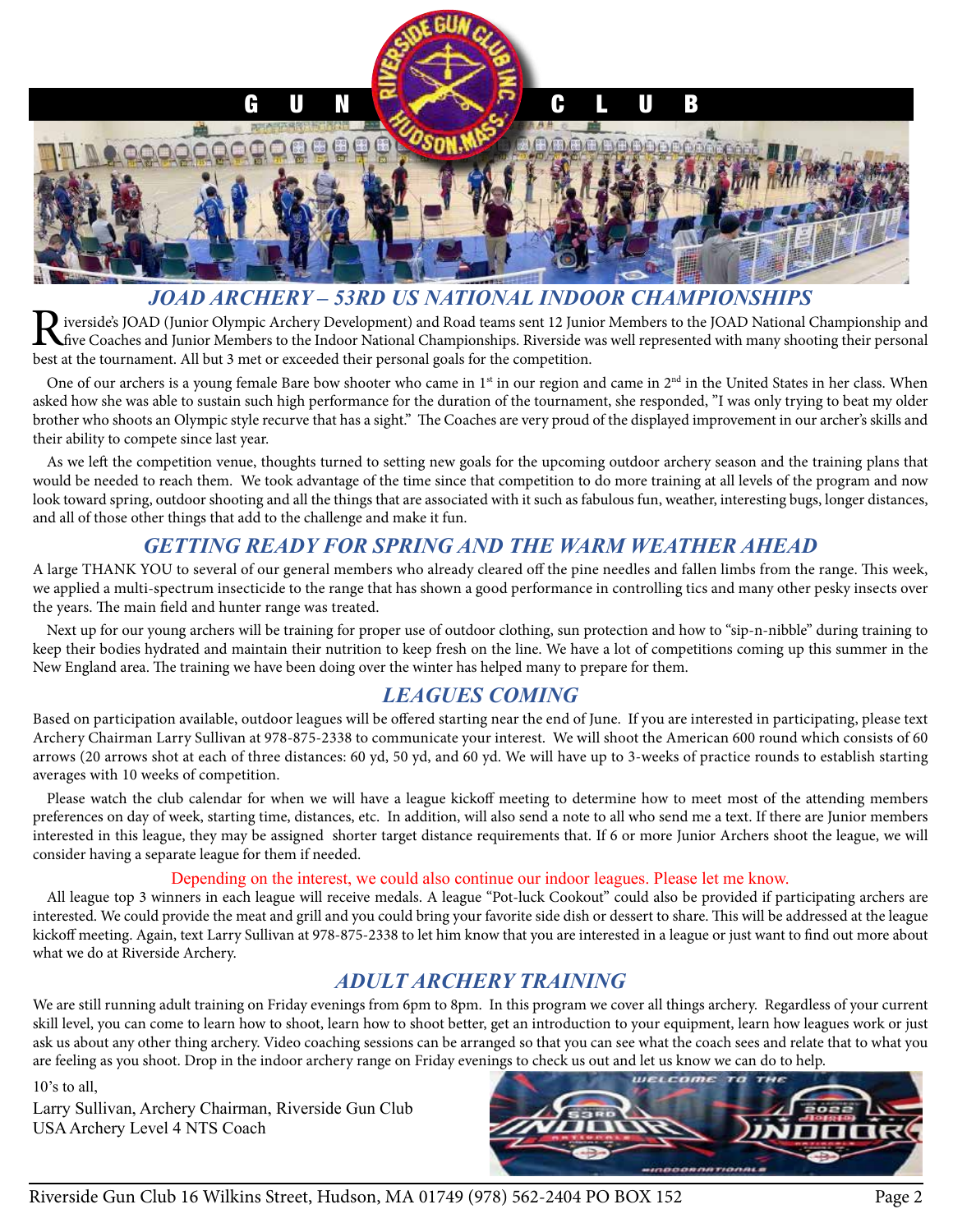# <span id="page-2-0"></span>**RIVERSIDE EDUCATION & TRAINING**

## Education

*(continued from cover page)*

And back again, Ian Strimbeck from Ruenation will be putting on two courses: advanced pistol on July 9th and limited signature carbine on August 13th.

And there is more in the works. We will be scheduling a First Aid/CPR/AED course and probably follow up with a more advanced "stop-the-bleed" course.

More information is available on the website. Watch the emails for more on all of these courses.

Be Safe, Be Legal Bill Mc Donough

# PRESIDENT'S DESK *(continued from cover page)*

disheartening to see people disrespect the natural beauty- -littering trash, cans & bottles. But really, that piece of wilderness never really belonged to me-- It's simply my privilege to be there. However, I can do my fair share to preserve and protect the environment.

One of the objectives stated in the Riverside Gun Club's bylaws is as follows: "this organization shall include in its membership all the sportsmen in Hudson and the surrounding territory to carry on a program for the protection and propagation and restoration of forest and fish and game, insofar as it relates to hunting and fishing." I encourage everyone to actively participate in conservation. There are many organizations whose stated purpose is to protect our forests, wetlands and water ways. You can go online for information about many organizations such as

<span id="page-2-1"></span>Ducks Unlimited, Trout Unlimited, Mass Audubon, The Arbor Society and Stripers Forever, just to name a few. There are a multitude of others.

Everyone supports what they value. If you're a fisherman, hunter, Campers or outdoor enthusiast, support your values. Every individual can make an impact on preservation of our natural recreational resources. Support the organizations that support you.

I would like to thank all the members who came out for the annual Rifle Range cleanup. We spent a little over 2 hours getting the ranges ready for spring shooting. Everything looks slick and clean. Checkout the photos throughout this newsletter.

See you on the range......... Mike Connelley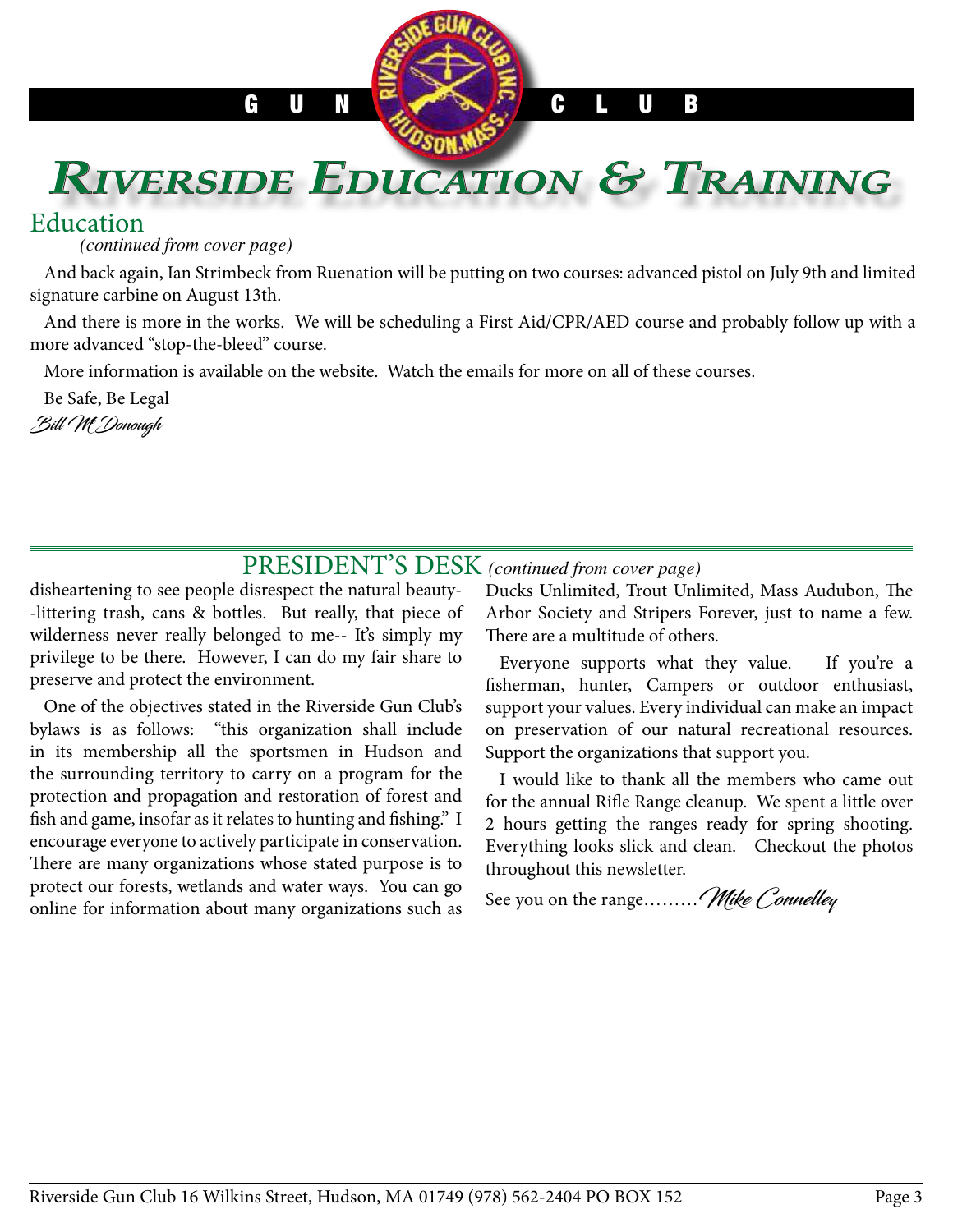#### <span id="page-3-0"></span>A Tale of Two States *(continued from cover page)*

have a firearms license in Florida when transporting guns from the home to the range in a locked container. Being from the Commonwealth of Massachusetts where so many members of our state legislature do not see any difference between lawful gun owners and criminals with guns, my questions seemed odd to him as Florida has a very different attitude towards gun ownership. He actually said something like "here in Florida, we have the Second Amendment". In that discussion, the difference was that in Florida, you can have firearms on the basis that you are a law abiding citizen and it is your constitutional right while in Massachusetts, you have to first demonstrate to the satisfaction of the local police chief (or designee) that you are law abiding enough to be entrusted with firearms even if you are not carrying them and they are in locked containers during transport. Being able to carry a loaded firearm(s) on your person is an entirely different thing.

You need government's permission in both states if you want to carry. Getting said government permission in each state is as different as the winter weather is each state. Writing this document, I am sitting in my Boca Raton condo in mid-January with the windows and doors all open, enjoying the awesome 77-degree breeze which is gently providing a heavenly feeling while back in the Bay State (we reside there 9 months per year) it is 15 degrees today with a nasty, artic, bone chilling wind blowing. Did I mention that we are taking the dog to the beach in an hour? Oh, the ocean water is a big chilly at 82 degrees, but we will suffer through it.

OK, back to business. One year ago, I renewed my Massachusetts License to Carry (LTC). On Thursday, I renewed by Florida Concealed Weapons of Firearms License (CWL). The differences in the process are remarkable. Fair warning, if You are from Massachusetts or any similar state (you know who your are: California, New York, New Jersey ……), you might not want to hear this as your blood might just hit 212 degrees Fahrenheit.

- **Massachusetts:** Might get a post card indicating that your license is up for renewal. If you don't get the post card and you don't renew there is a grace period. You have to download a new application and complete it. You must go to the local police department in order to renew**.**
- **Florida:** Receive a letter with the renewal application which has the information already filled out, you just have to make corrections. Instructions are included and you can renew in person, online or by mail**.**
- **Massachusetts:** Call and make an appointment with the local police chief or his/her designee. In my case the first appointment was two months away. I live in a town that is supportive of gun owners. I know that in a nearby city, the next appointment is nine months away. Personally, I think that waiting nine months for an appointment to ask permission to exercise a constitutional right is outrageous less that acceptable**.**
- **Florida:** Went online, the next appointment available was the next week, however I chose to select a date in a couple of weeks as it was more convenient for me**.**
- **Massachusetts:** Complete the application which includes an affidavit that you have not lost or had guns stolen. Note that the law requires that you report any lost or stolen guns so the inclusion of this affidavit is sort of insinuating that you are not trustworthy. Go in for an interview at the appointed time, get a new picture taken, pay the fee of \$100. Leave and wait patiently for your license. By law, the process can take no more than 37 days, however, don't count on it. The local police have 7 days to process your application and forward it to the Colonel of the State Police who has 30 days to process your application, totaling 37 days. Historically it has taken much longer in some communities. In my town, I received my license in less than 37 days, but there are many horror stories. In the days of COVID, there is a built-in excuse (pandemic) for feet dragging of applications. I have friends who have waited 4 months or more.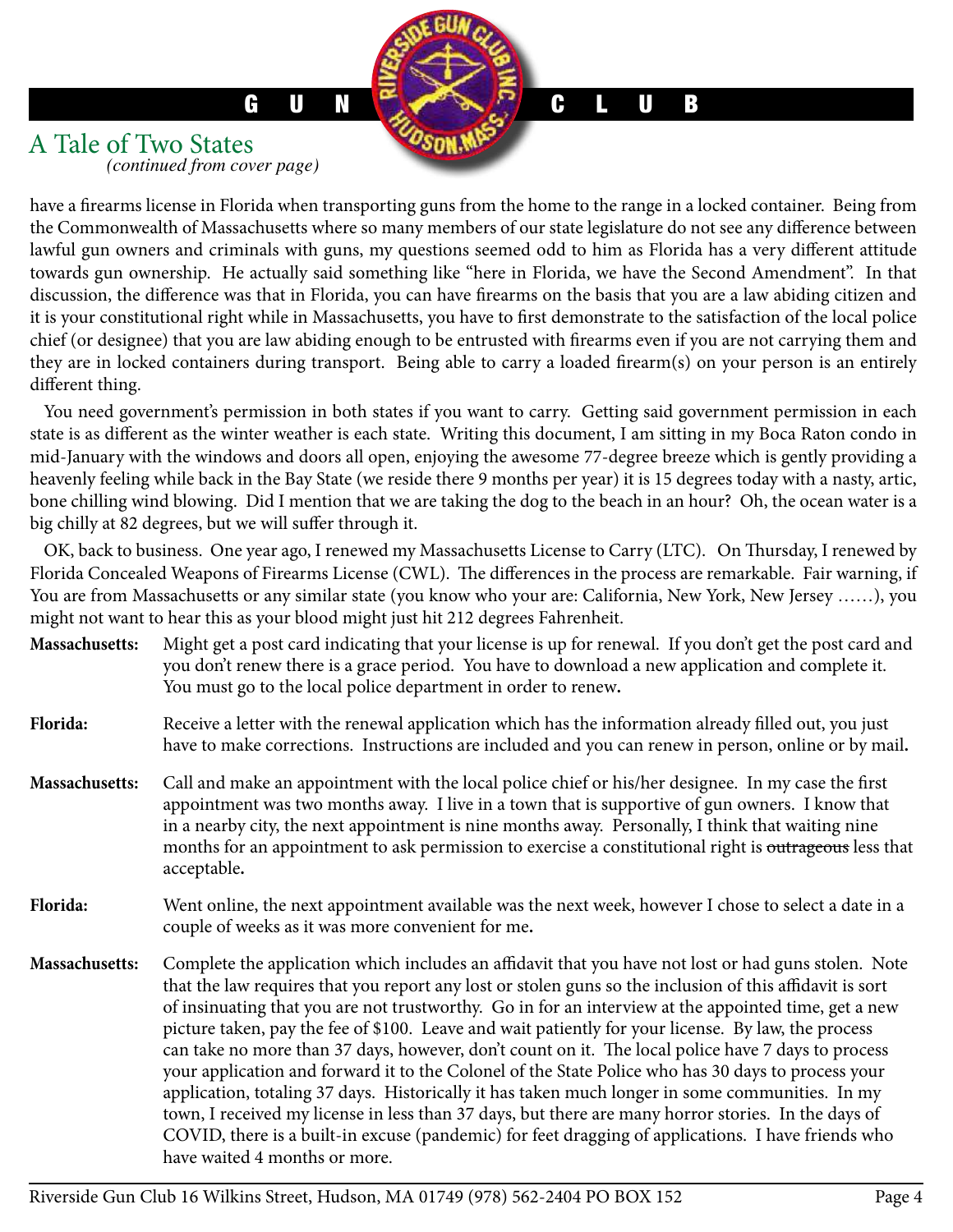#### A Tale of Two States *(continued)*

Florida Go to the appointment. Show your renewal application at the counter, go to a desk in the office where you application is brought up on a computer and you verify all the information. Electronically sign and pay the fee of \$42. Have a new picture taken and wait for your new license to the printed. Be handed your new license with a receipt, then be escorted to the door and thanked repeatedly for coming in. You leave with your renewed license in hand. Total time in the office – 15 minutes**.**

Note that this discussion has been about the firearms license renewal process and not the initial application. These follow similar paths, however, in Florida they have the Second Amendment, and any law-abiding citizen has the right to own firearms without government permission which is only required if said law abiding citizen wants to concealed carry. In Massachusetts, you need the state's permission just to own a firearm or ammunition or a stun gun/taser.

So, there you have it. Two states that both required its law-abiding citizens to get government's permission to exercise their constitutional rights to carry firearms, are completely different. In Massachusetts the law-abiding citizen who has previously been granted the state's permission to carry firearms must complete and application and an affidavit that he/she has not previously lied about having guns lost or stolen has to be interviewed and then must wait from one-tomany months before receiving a renewed license. While in Florida, the entire renewal process is accomplished in the time it takes to complete the Massachusetts LTC application.

One Final Comment: As of publication time, Florida's legislature and governor are beginning the process to make Florida a constitutional carry state. That means, if you are not a prohibited person then you do not need government's permission to own and possess firearms. Currently there are 25 states (That is half of the states!) have constitutional/ permitless carry. Massachusetts – NO!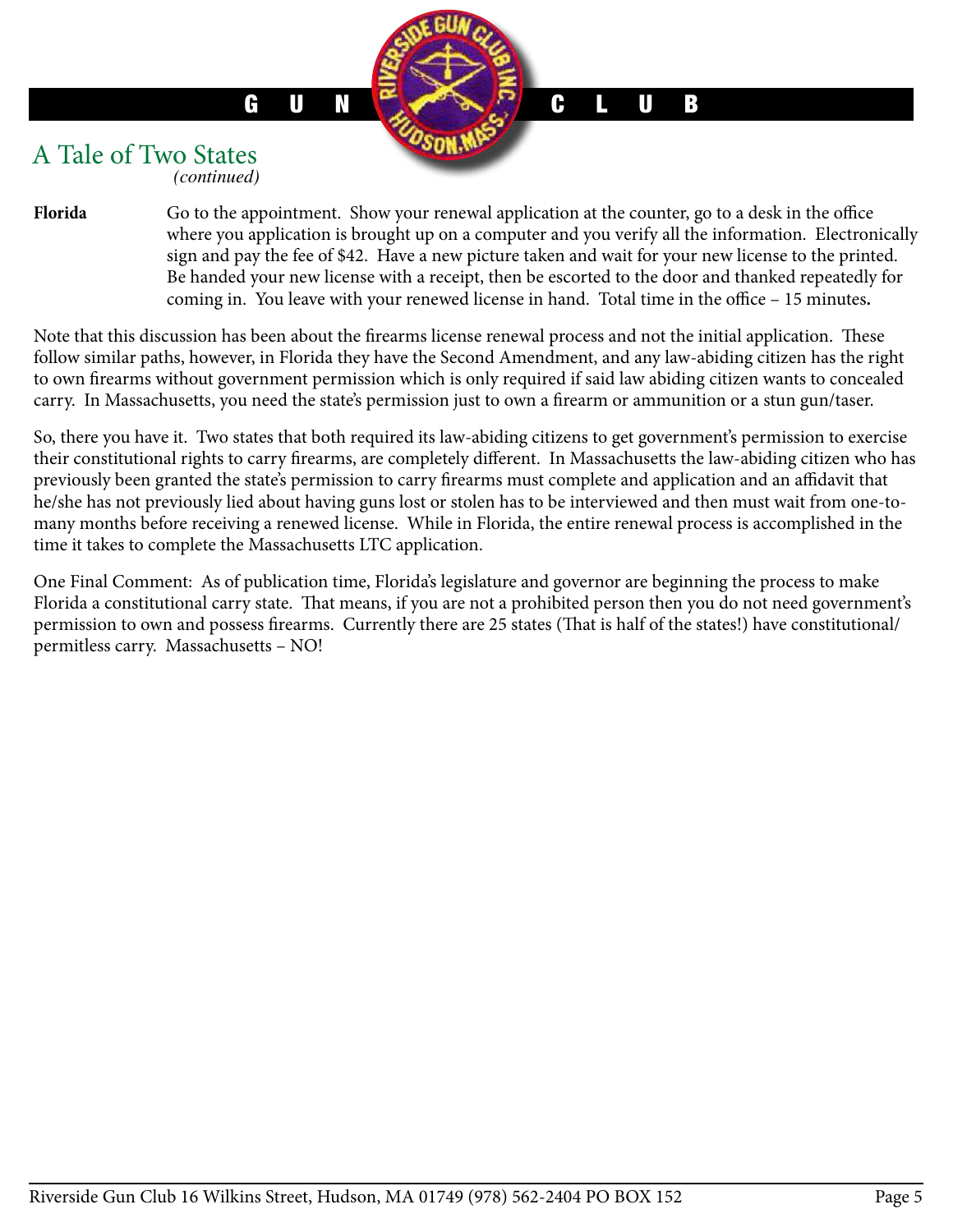**The best \$30 a gun owner in Massachusetts can spend! Become a GOAL member. GOAL is our first line of defense against the anti-Second Amendment forces in Massachusetts.**

Join Today! Is to preserve your here

Gun Owners' Action League was formed in 1974 to protect the right to keep and bear arms for lawful purposes in Massachusetts. We are a grass-roots organization of law-abiding citizens who are working to protect our rights and our shooting sports heritage.

Whether you choose to lawfully own a firearm for recreation, self-defense, hunting, competition, collecting, or any other lawful reason, GOAL is working to restore and defend our rights and heritage in the Commonwealth of Massachusetts.

Please join the thousands of other lawful gun owners who have made the commitment to restoring and protecting what is rightfully ours. Your membership could make the difference in how the future looks for lawful gun owners! Thank You.



## **Gun Owners' Action League**



Post Office Box 567 Northboro, MA 01532 Phone: 508-393-5333 www.goal.org

| Name             |  |  |  |
|------------------|--|--|--|
| Street           |  |  |  |
| City/Town        |  |  |  |
| State ______ Zip |  |  |  |
| Phone            |  |  |  |
| Email (required) |  |  |  |

Gun Owners' Action League 508-393-5333

Go Paperless

| Junior (under 21)                                                                  | $1$ year                                      | \$15    |  |  |  |
|------------------------------------------------------------------------------------|-----------------------------------------------|---------|--|--|--|
| Junior Date of Birth (Required):                                                   |                                               |         |  |  |  |
| Individual                                                                         | $\Box$ 1 year                                 | \$30    |  |  |  |
|                                                                                    | 3 year                                        | S75     |  |  |  |
|                                                                                    | S year                                        | S125    |  |  |  |
| Family                                                                             | $\Box$ 1 year                                 | \$35    |  |  |  |
|                                                                                    | $\Box$ 3 year                                 | S95     |  |  |  |
|                                                                                    | $\Box$ 5 year                                 | \$150   |  |  |  |
| List family members:                                                               |                                               |         |  |  |  |
|                                                                                    |                                               |         |  |  |  |
| Life                                                                               |                                               | \$750   |  |  |  |
|                                                                                    | Sustaining<br>Benefactor                      | \$1,500 |  |  |  |
|                                                                                    | <b>T</b> Patron                               | \$3,000 |  |  |  |
|                                                                                    |                                               |         |  |  |  |
| We offer a monthly payment for Life Memberships, please<br>call us for details.    |                                               |         |  |  |  |
| Donation amount \$                                                                 |                                               |         |  |  |  |
|                                                                                    | Send check or money order - do not send cash! |         |  |  |  |
| <b>Gun Owners' Action League</b><br>361 West Main Street<br>Northborough, MA 01532 |                                               |         |  |  |  |
| ((0))<br>Join online: goal.org/join-us                                             |                                               |         |  |  |  |
|                                                                                    |                                               |         |  |  |  |